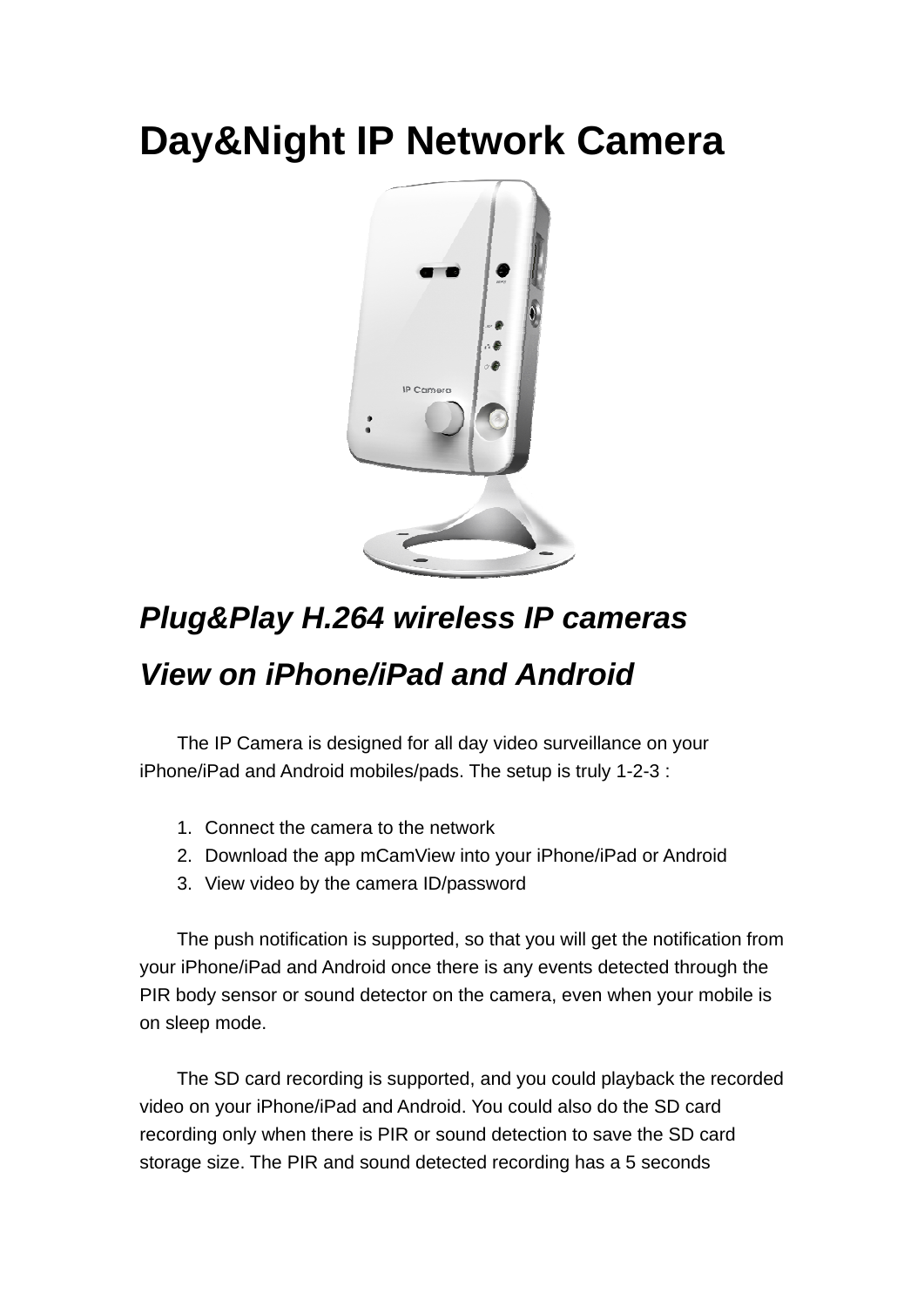pre-recording, so that you will always catch the critical moment.

For day & night usage, there are two video sensors/lens on the camera, one for day and one for night. The day lens and night lens focus are separately tuned for day light and Infra Red light for best video quality. No ICR, no mechanical problem.

Two-way audio is supported. You can monitor the synchronized video/audio and talk to or warn the people around the camera from your iPhone/iPad and Android once you got the push notification. The speaker jack is supported so that you could connect any high power speaker to the camera for your needs.

The WPS (WiFi Protected Setup) is supported. You could set up the WiFi connection of the camera with the router by clicking the WPS button on the camera and on the router at the same time. No more complicated WiFi configuration.

The IP camera is ideal for securing small businesses, home offices and residences. The IP Camera is a perfect replacement of the alarm system and baby monitor in your house and shop.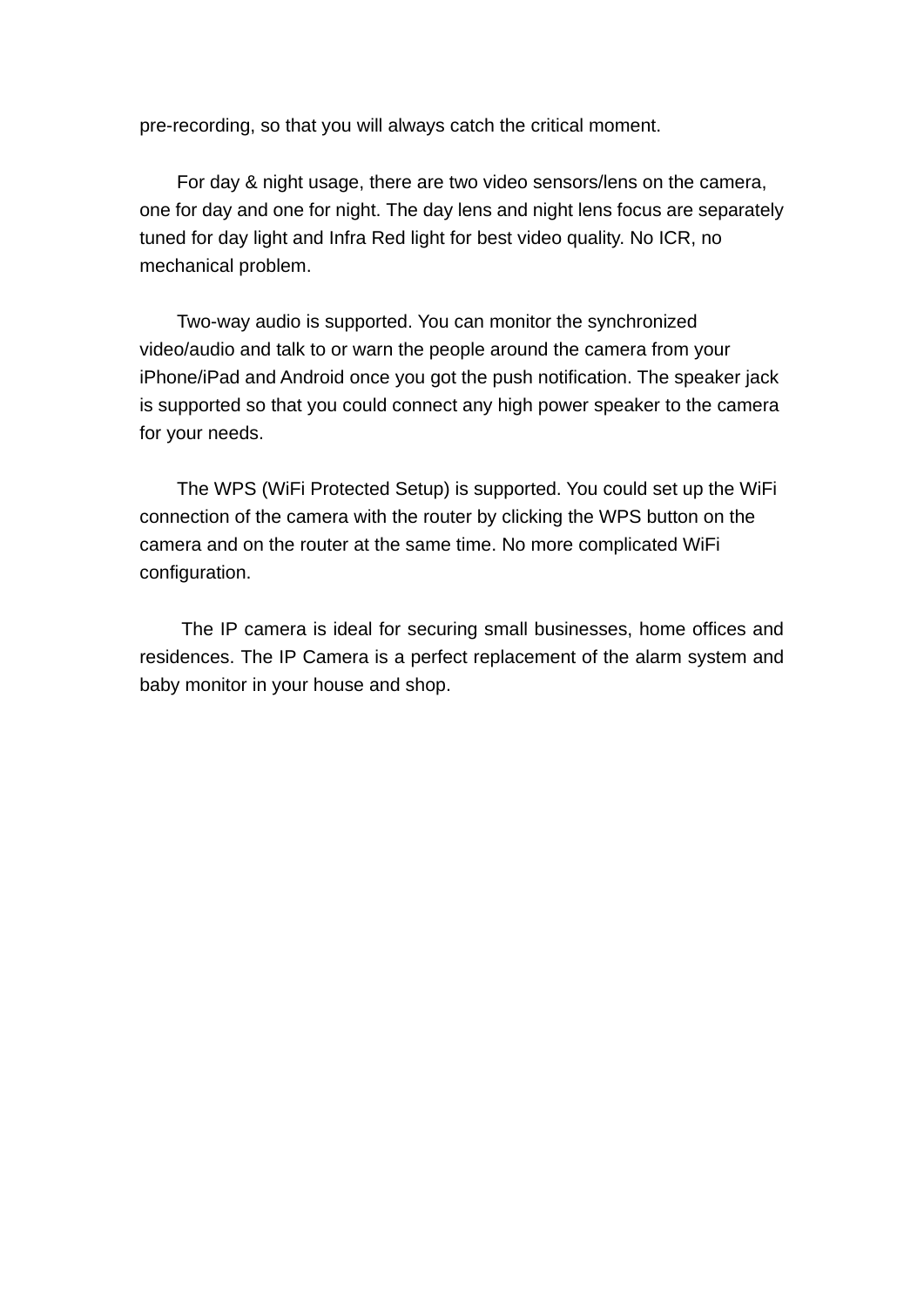## *Features*

- $\triangleright$  Plug & play by ID/password, no IP address or DNS settings.
- $\triangleright$  H.264 video compression
- $\triangleright$  Two sensors/lens for day and night separately.
- $\triangleright$  PIR body detection, effective distance 7 meters.
- $\triangleright$  Two way audio.
- $\triangleright$  SD card video recording with 5 seconds of pre-recording..
- ▶ 802.11 n wireless with WEP and WPA/WPA2 security support.
- WPS (WiFi Protected Setup) support.
- Fiple video streaming on PC, mobile and SD card recording.
- $\triangleright$  Night mode control support automatic, manual and scheduled modes.
- $\triangleright$  Connect up to 20 users simultaneously
- $\triangleright$  Bundle with free video management software CamView.
- $\triangleright$  Push notification on iPhone/iPad and Android for PIR and sound detection.
- $\triangleright$  Email/ftp alarm message for PIR and sound detection.
- $\triangleright$  Event scheduling.
- $\triangleright$  Video recording on NAS device.
- $\triangleright$  Internal real time clock
- $\triangleright$  Watchdog function to prevent system failure.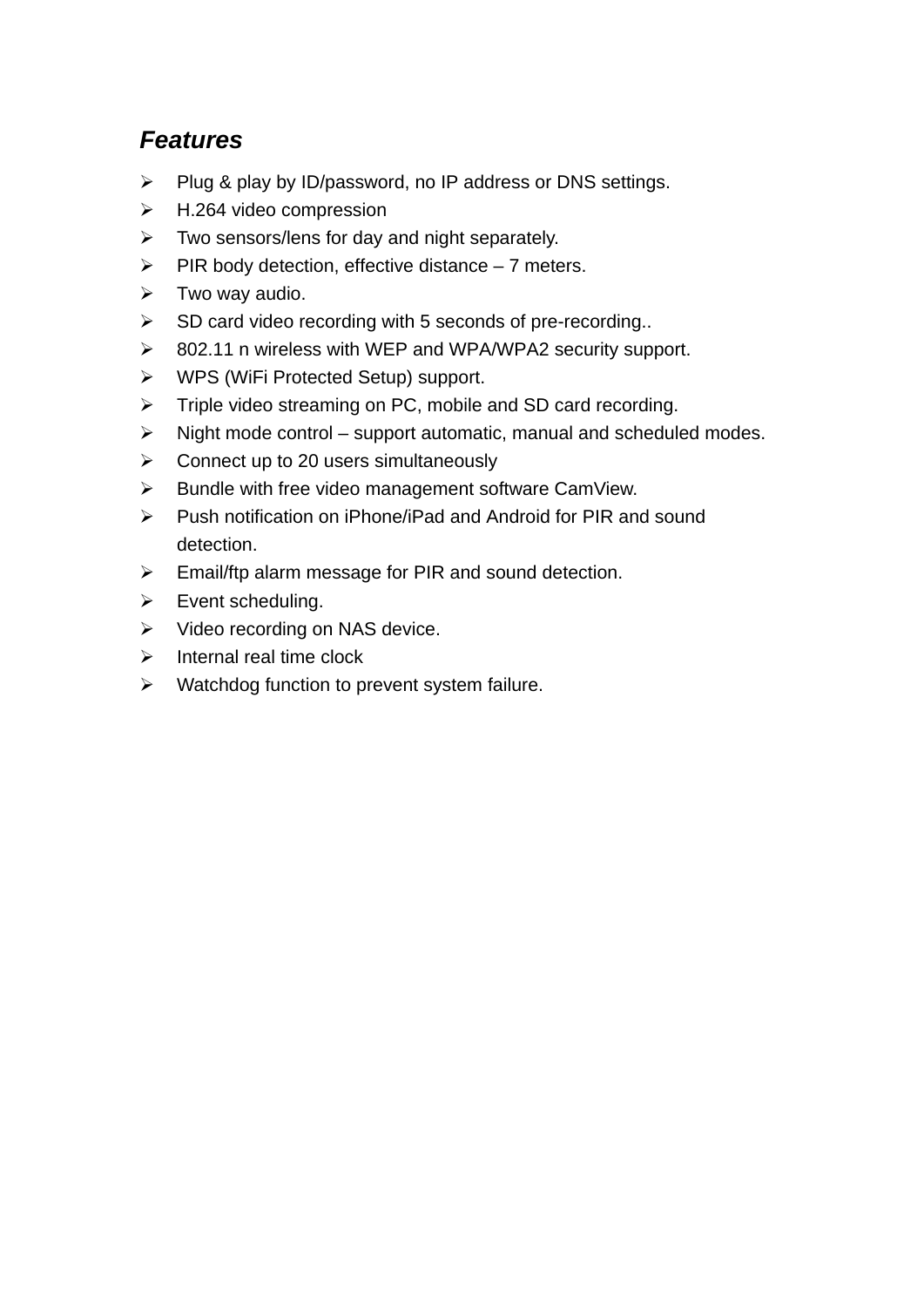## *Specifications*

| <b>Models</b>             | Day & Night                                           |
|---------------------------|-------------------------------------------------------|
| <b>Power</b>              | DC 12V, 1A or DC 5V, 1A                               |
| <b>Processors</b>         | RISC CPU, hardware video processing and               |
|                           | compression.                                          |
| <b>Network interface</b>  | Ethernet 10BaseT/100BaseTX, Auto-MDIX, RJ-45          |
| <b>Wireless interface</b> | IEEE 802.11n 90 - 150 Mbps                            |
|                           | IEEE 802.11g 6 - 54 Mbps                              |
|                           | IEEE 802.11b 1 - 11 Mbps                              |
|                           | Transmit power: 14.5dBm typically @ 802.11g           |
|                           | 17.5dBm typically @ 802.11b                           |
|                           | Receiver sensitivity: 54Mbps: Typical -73dBm @ 10%    |
|                           | <b>PER</b>                                            |
|                           | 11Mbps: Typical -86dBm @ 10% PER                      |
|                           | Antenna gain: 0.01 dBi                                |
| Image sensor              | RGB VGA 1/4 inch CMOS                                 |
|                           | Day and night separate sensors                        |
|                           | Automatic exposure control, automatic white balance,  |
|                           | automatic gain control, automatic brightness control. |
| <b>PIR sensor</b>         | Effective distance $-7$ meters                        |
| <b>Light sensitivity</b>  | 0.2 Lux (IR LED off)                                  |
|                           | 0 Lux (with 10 meters IR LED on)                      |
|                           | Automatically turn on the IR LED on low light         |
|                           | environment.                                          |
| Lens                      | 3.2 mm, F2.0, viewing angle: 60.3°, fixed iris.       |
|                           | focus range: 30 cm to infinity                        |
|                           | Day and night separate lens                           |
| <b>Buttons</b>            | One reset button, to factory default settings         |
|                           | One WPS button for automatic WiFi setup               |
| <b>Indicators</b>         | One LED for Internet connection status indication     |
|                           | One LED for Ethernet connection indication            |
|                           | One LED for SD card recording indication              |
| <b>Video compression</b>  | H.264, baseline profile level 3.1                     |
| <b>Video streaming</b>    | Separate frame rate/resolution/bandwidth settings for |
|                           | PC and mobile.                                        |